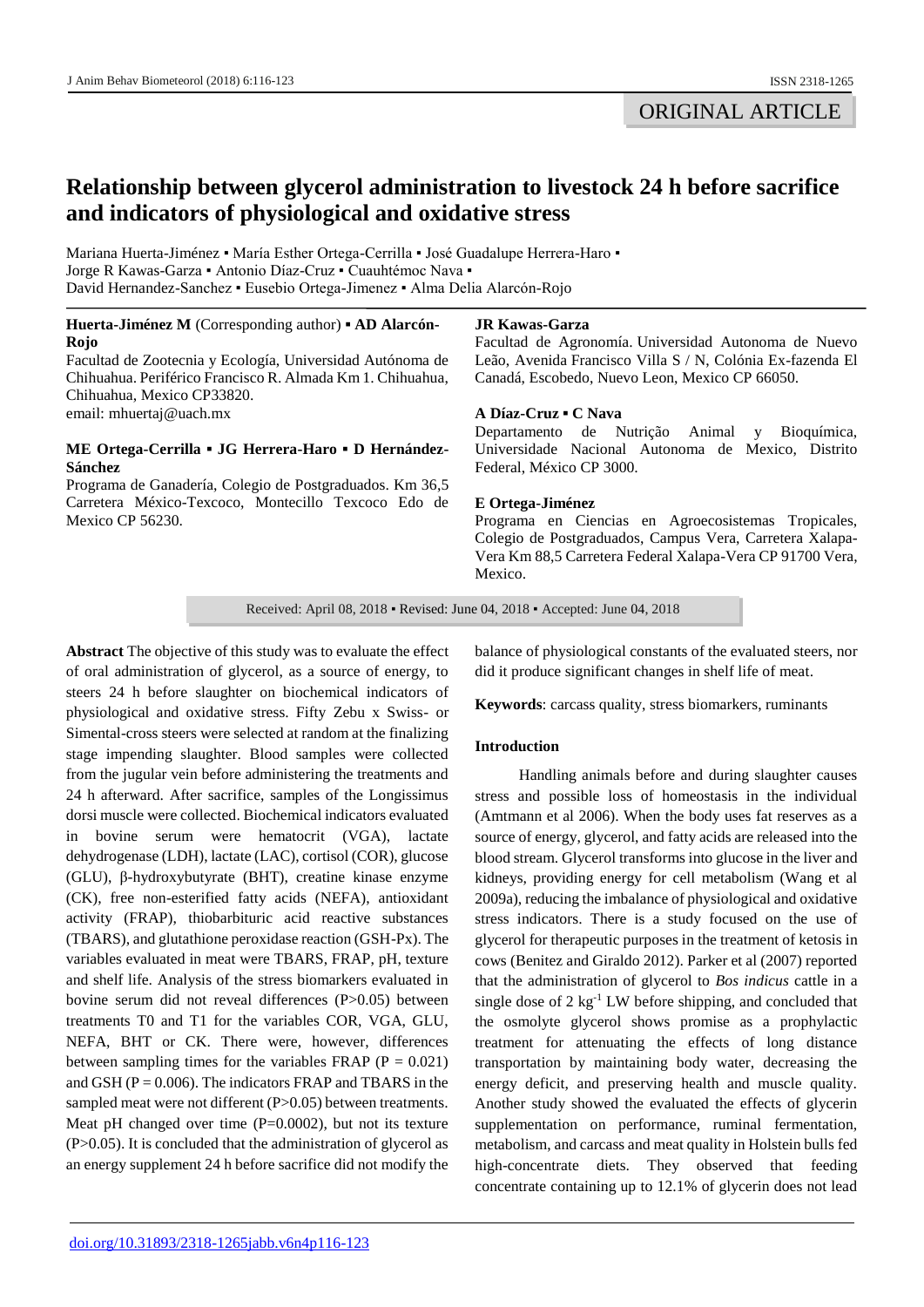to detrimental effects on performance, ruminal fermentation, metabolism, and carcass and meat quality variables (Mach et al 2009).

A study conducted by Macarena et al (2015) showed that administering glycerol to Limousin bulls 24 h before slaughter through both a nasogastric tube and drinking water did not affect blood parameters, carcass quality, pH or sensorial meat quality. The present study posed the hypothesis that glycerol, as a gluconeogenic precursor, minimizes the effect of physiological and oxidative stress attributed to the increase in the efficiency of energy use of feeds by ruminants and that this effect can be measured by biochemical indicators of physiological and oxidative stress. We evaluated whether administering glycerol 24 h before slaughter counteracts the stress produced by handling during transport, and loading and unloading cattle before slaughter, maintaining the indicators of physiological stress within normal ranges to keep homeostasis in the animal and, after slaughter, the shelf life of the meat.

### **Materials and Methods**

#### Field phase

Fifty male steers, Zebu crosses with Swiss or Simental, were selected at random 24 h before slaughter. The steers were in the finalization stage, in intensive fattening, with an average body weight of 450 kg, and in the feedlot for 90 and 102 days on average. Two treatments were tested (n= 25 animals per treatment): T0= control (without glycerol) and T1= 600 mL glycerol  $(85 \%$  pure) animal<sup>-1</sup>. The treatments were administered orally with a Syrman graduated syringe. Animals were handled using a clamp to hold them. Blood samples were taken from the 50 animals before administering glycerol to determine basal parameters and 24 h after glycerol administration (at the moment of beheading in the slaughterhouse).

The samples were collected by puncturing the jugular vein with 5 mL vacutainer tubes containing EDTA anticoagulant. Hematocrit (VGA), lactate dehydrogenase (LDH), lactate (LAC), cortisol (COR), glucose (GLU), βhydroxybutyrate (BHT), and free non-esterified fatty acids (NEFA) were quantified. Tubes with 10 mL EDTA were used to collect blood samples to evaluate antioxidant activity (FRAP), thiobarbituric acid reactive substances (TBARS), and the glutathione peroxidase reaction (GSH-Px). Samples used to determine the enzyme creatine kinase (CK) were collected in 5 mL vacutainer tubes without anticoagulant. The animals were shipped to the slaughter house at 5:30 am at an ambient temperature of 15 ºC and 90 % humidity under fair handling conditions, avoiding the use of an electric prod. Transport lasted 30 minutes in a double-floored container with capacity for 40 steers. The steers were kept in a reception corral 4 to 5 h on average before the slaughtering process began.

#### Laboratory phase

After collection, the blood samples were refrigerated at 4 ºC and centrifuged at 3,500 rpm for 10 min to obtain the serum (Power Spin TM Mx Centrifuge). The serum was then distributed in 2 mL Eppendorf tubes and stored at -40 ºC until processing, except for the samples taken for determination of VGA, which were processed in the laboratory of the commercial ranch using the microcentrifugation technique (Micro-Hematocrit Centrifuge Model KHT-400) and capillary tubes (Fisher brand/ Micro-Hematocrit cat. No: 22-362-574). The serums were transported under refrigeration at 4°C to determine the biomarkers of physiological stress: GLU, LDH, LAC, BHT, NEFA and CK. For this determination, an atomic absorption spectrophotometer (Perkin Elmer) was used. COR was measured using the ELISA technique (Enzyme-Linked ImmunoSorbent Assay) with rabbit antibodies and horseradish peroxidase as the antigen. Readings were taken at a wavelength of 410 nm. FRAP, TBARS and GSH-Px were assessed in the serums. All the samples were processed in duplicate.

FRAP (Ferric Reducing/Antioxidant Power) was determined following the protocol of Benzie and Strain (1999, 1996) and using TPTZ chromogen and the antioxidant standard TROLOX. Readings were done with a spectrophotometer at 593 nm. The thiobarbituric acid reaction test was conducted according to the protocols of Botsoglov et al. (1994) and Gutteridge (1975). Glutathione peroxidase activity was determined by measuring the concentration of NADPH at 340 nm, following the procedure described by Lawrence and Burk (1976).

After slaughter, the carcasses were stored in refrigerated chambers at a temperature of 0 ºC and, after 24 h, transported in refrigeration trucks to the boning room of the packing plant, where the second part of the sampling was done. This part consisted of collecting 500 g of the *Longissimus dorsi* muscle without bone at the 10<sup>th</sup> and 13<sup>th</sup> rib of 10 steers of each treatment. Once the samples of muscle were collected, they were vacuum packed and stored under refrigeration at 4 ºC to evaluate shelf life at 7, 14, 21 and 28 d. FRAP (Benzie and Strain 1999, 1996) and TBARS (Botsoglov et al. 1994; Gutteridge, 1975) were then determined in homogenized beef at different times of maturation  $(7, 14, 21)$ and 28 days). pH and texture were also recorded. pH was determined with the method of meat homogenization and the reading was done with a potentiometer Pelican 1400 Case, Orion Research Model SA 210 (AOAC 2000). For texture analysis (TPA), the process was conducted using a Warner-Bratzler knife and the protocol of the texturometer TA.TX plus (Stable Micro Systems).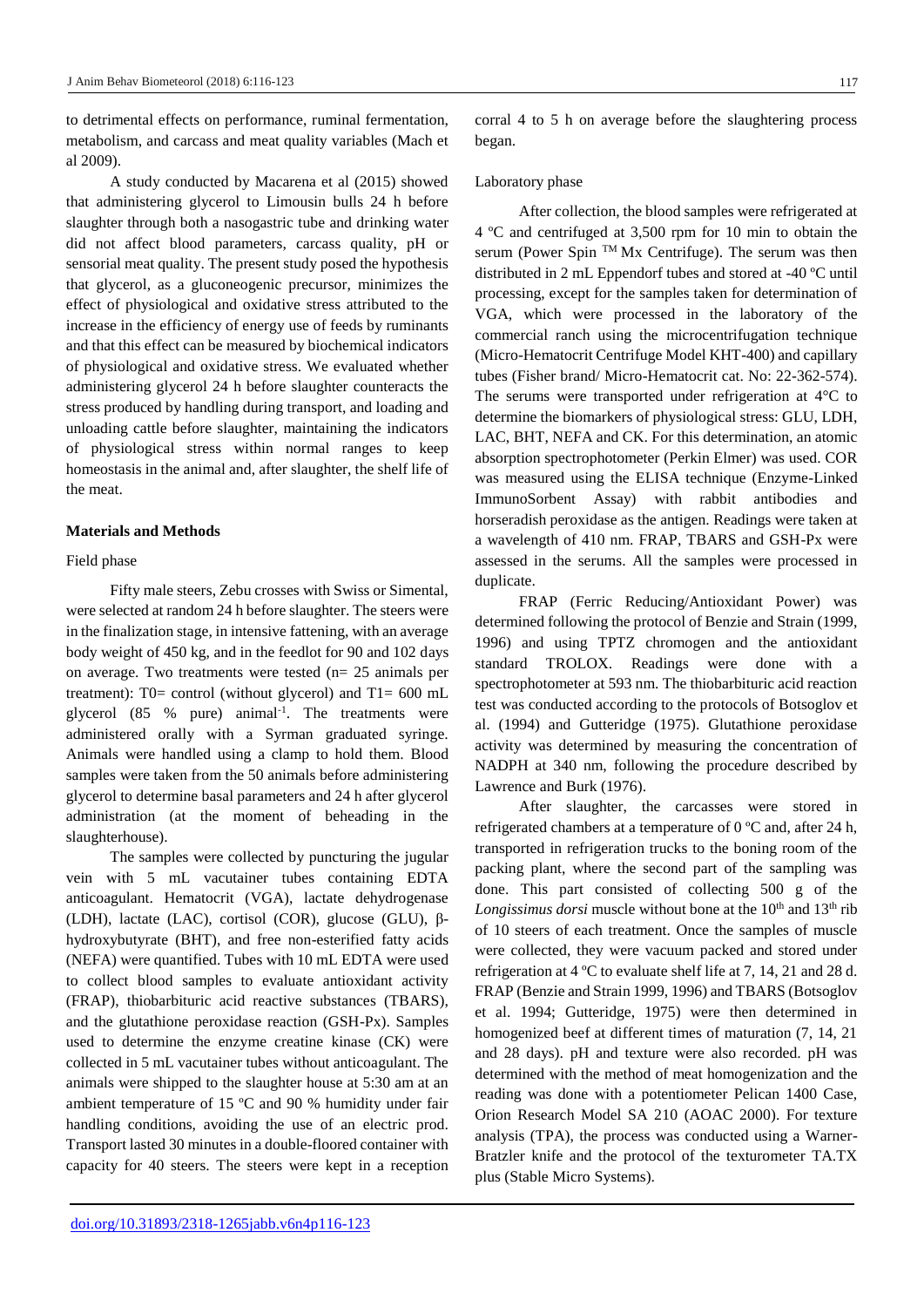Statistical analysis

The variables evaluated in blood serum were analyzed as a completely random design with repeated measures and the PROC MIXED of SAS (Statistical Analysis System, version for Windows 9.0, 2000). The model for the analysis included the principal effects of treatment, time and the interaction treatment\*time. For the variables assessed in meat (FRAP, TBARS, pH and texture), the procedure was similar. Means were compared with the Tukey test. The covariance structure appropriate for each variable was the component of symmetry (CS). The model used was the following:

$$
Yijkl=\mu + T_i + \delta_{j(i)} + P_l + (TP)_{ik} + \epsilon_{ijkl}
$$

where: Yijkl= response variable in observation k, repetition j, treatment i;  $\mu$  = general mean;  $T_i$  = effect of the i<sup>th</sup> treatment (i=1,2);  $\delta_{i(i)}$ = random error associated with the j<sup>th</sup> animal (subject) within the i<sup>th</sup> treatment; Pl= effect of the  $l<sup>th</sup>$  period  $(1=1,2...4);$   $(TP)=$  Interaction treatment\*period;  $\varepsilon_{ijkl}=$ Random error associated with the  $k<sup>th</sup>$  repeated measure within the j<sup>th</sup> animal.

## **Results**

The analysis of physiological stress biomarkers reported as indicative of acute stress revealed no differences (P>0.05) in CORT, VGA, GLU, NEFA, BHT or CK between the treatments, but LDH  $(P=0.021)$  and LACT  $(P=0.001)$  were different (Table 1).

There were differences in the effect of time  $(P<0.05)$ for the variables VGA, NEFA, BHT, CK, LACT and GLU. The interaction treatment\*time was significant  $(P= 0.011)$ only for GLU (Table 1).

Oxidative stress biomarkers in blood samples were different (P>0.05) between sampling times (Table 2) for the variables FRAP ( $P = 0.0209$ ) and GSH ( $P = 0.006$ ).

No differences (P>0.05) between treatments were observed in FRAP in meat, but differences (P<0.05) were found among the different lengths of shelf life. Interaction (P= 0.024) between treatments and times was seen in the determination of TBARS, measured as an index of lipoperoxidation, which evidenced higher concentrations with the glycerol treatment as shelf life time increased (Table 3).

The decrease in pH during shelf life was significant  $(P=0.0002)$ ; however, no differences were observed between treatments nor in the interaction treatment\*time (Table 3). The pH values for day 7 were T0= 5.58 and T1= 5.54, for day 14 T0= 5.59 and T1= 5.60, for day 21 T0= 5.57 and T1= 5.53 and day 28 T0= 5.50, T1= 5.46.

Finally, the results of texture during the times evaluated of shelf life were not significant (P>0.05). Thus, the texture values were considered tender meat, the cutting force varying at 7 d (T0= 2.068, T1= 1.878 kg cm<sup>-2</sup>), 14 d (T0= 1.723, T1= 1.846 kg cm-2 ), 21 d (T0= 1.884, T1= 2.023 kg cm-<sup>2</sup>) and 28 d (T0= 1.76, T1= 2.07 kg cm<sup>-2</sup>) (Table 3).

## **Discussion**

Studies with pigs (Madrid et al 2013), chicken (Kim et al 2013) dairy cows (Werner Omazic et al 2013), sheep (Volpi-Lagreca and Duckett 2017), goats (Chanjula et al 2014) and buffalo (Saleem et al 2018) on the effects of glycerol on carcass yield, milk quality, and nutrient digestibility have been published. In general, those studies reported improvement in nutrient utilization of the diet. Macarena et al (2015) observed that with glycerol supplementation before shipping, there was an increase in glucose concentration (P<0.001) after shipping in all the groups evaluated. In a study (Parker et al 2007) in which glycerol was administered to steers through a nasogastric tube before prolonged transport (48 h), higher levels of blood glucose (P<0.001) were observed 24 and 48 h after shipping in groups that received glycerol, compared to control groups (not shipped and with no glycerol administration). The results of the glucose levels in this study were not different between treatments, but they were different between sampling times (P<0.05) and with the interaction treatment\*time. The differences between in this study and that reported by Macarena et al (2015) and Parker et al (2007) were due to the different shipping times and handling. In the case of our study, transport time from the ranch to the slaughterhouse was less than an hour, while steers were transported 24 and 48 h, respectively in the other studies. It is important to point out that in our study, the glucose levels found were below the concentrations  $(T0=1.588$  and  $T1=1.663$  mmol  $L^{-1}$ ) considered normal  $(3.0-4.4$  mmol L<sup>-1</sup>). Probably as a consequence of an insulin response to increased glucose absorption from the small intestine and because the exogenous glucose supply caused a decrease in endogenous glucose synthesis. Moreover, Glycerol that is available to rumen microbes will be converted to propionic and butyric acids. The fraction converted to butyrate is metabolized by the ruminal epithelium, thus glycerol that is fed is actually ketogenic rather than glucogenic.

These results coincide with Knowles (2000) concerning the low levels of glucose that can occur during the 24 h after handling the animals during transport to the slaughterhouse, mainly because animals are recovering and not because of stressful situations. Also, Cunningham (1999) mentions that short fasting periods (4 to 6 h) produce hypoglycemia, which acts as a catecholamine-releasing factor and favors glycolysis and gluconeogenesis, which might be the cause of the low glucose levels found in this study. Socreppa et al (2017) evaluated the effect of different levels of crude glycerine (810.9 g glycerol/kg) replacing dry ground maize on intake, digestibility, microbial nitrogen (N) synthesis and N utilization in grazing beef cattle. They concluded that partial or total replacement of dry ground maize by crude glycerine in protein-energy supplements for grazing beef cattle exerted no changes on pasture intake, digestibility and N utilization. Therefore, the use of crude glycerine as an energy source in supplements for grazing cattle can be recommended. Similarly Granja-Salcedo et al (2017) determined whether a combination of crude glycerin and soyabean oil could be used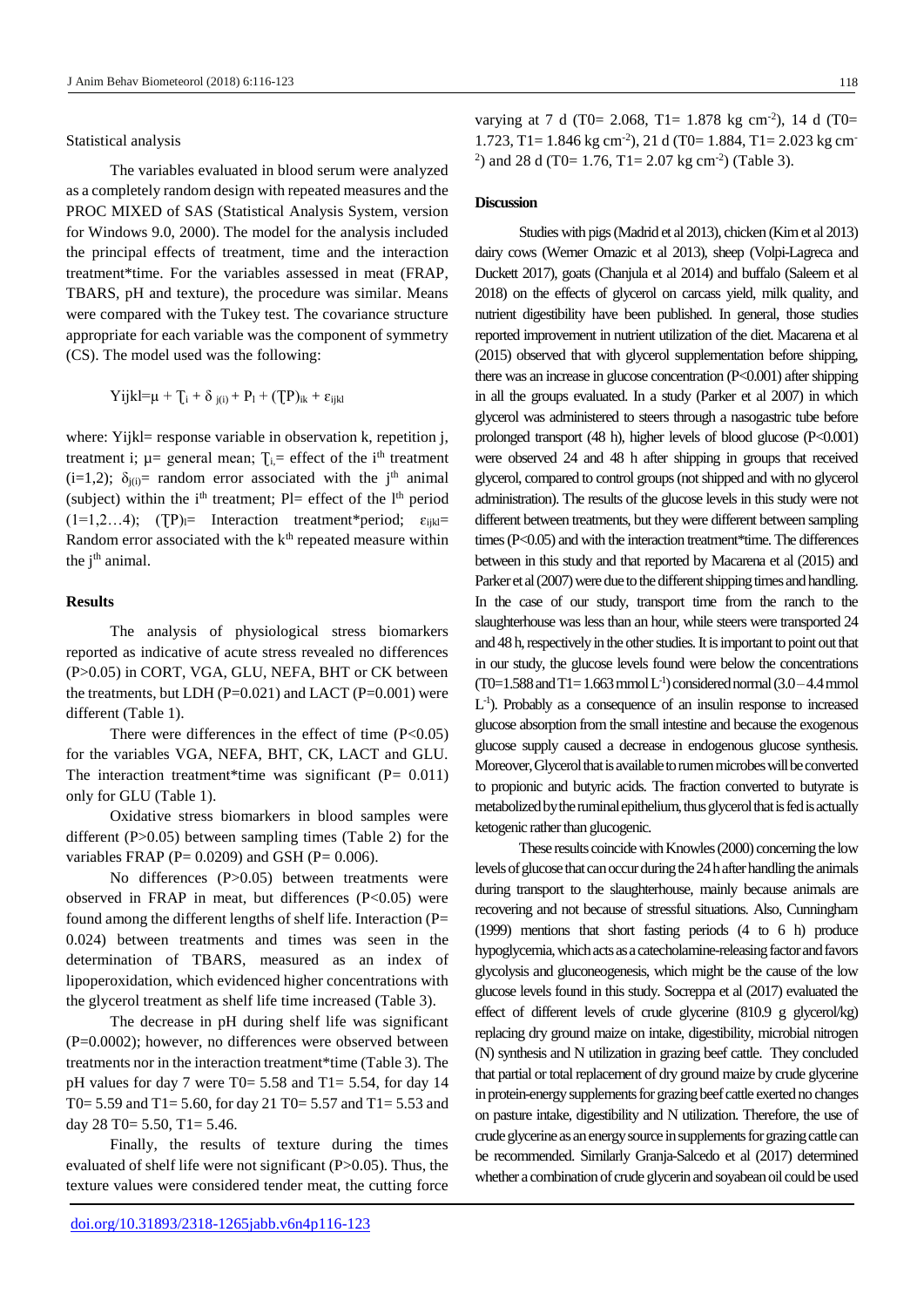to partially replace maize in the diet of Nellore steers while maintaining optimum feed utilisation. They found that crude glycerine associated with lipids could be an energy source, which is a useful strategy for the partial replacement of maize in cattle diets, and that it could result in reduced total N excretion and ruminal methanogens without affecting intake and digestibility. The effect of ambient temperature and dietary glycerol supplementation on growth performance in beef cattle was studied by Kang et al (2017) and observed that the hot temperature month did not affect growth performance, but glycerol supplementation improved growth performance in a barn trial. In a feeding trial in metabolic cages with a temperature- controlled room, hot temperature decreased growth performance, but glycerol supplementation did not affect it.

As far as dairy cow concerns, the supplementation of glycerol has also shown that glycerol is a suitable replacement for corn grain in diets for lactating dairy cattle and that it may be included in rations to a level of at least 15% of dry matter without adverse effects on milk production or milk composition (Donkin 2008). Another study (Wanget al 2009b) showed that although milk yield and feed intake were not affected, glycerol-supplemented cows has a more positive energy status, suggesting that net energy availability may have been increased. On the other hand, Coskun et al (2012) did not observed a significant effect on milk yield, body weight and plasma glucose, nonesterified fatty acids and beta-hydroxybutyrate concentrations, but they pointed out that in the last day of study, milk solid non fat were higher and milk urea-N content were lower in pelleted feed+ glycerol group ( $P < 0.05$ ), and Karami-Shabankareh et al (2013) demonstrated that feeding dry glycerol as a glucogenic supply may be useful to improve negative energy balance and reproductive efficiency in young cows which calve with high requirement of energy.

DeFrain et al (2004) reported that cows supplemented with an 860 g  $d<sup>-1</sup>$  dosage of glycerol during a period of 7 to 21 days during lactation reduced blood glucose levels and increased BHT blood levels. These results are similar to those obtained in this study and could be because glycerol was administered 24 h before transport and could have metabolized before the second evaluation.

Behaviour is a critical component used to evaluate the animals' wellbeing and it has been reported to have an effect on product quality. Šímová et al (2016) mentioned that pre-transport phase includes many aspects, such as on-farm handling, rearing conditions, assembly of animals, classifying, weighing, repenning in a new environment, regrouping, mixing with unfamiliar animals, and handling at loading, which is regarded as the most significant factor affecting animal welfare. Stress activates the animals' hypothalamic-pituitary-adrenal activity, triggering release of various stress hormones such as catecholamines and cortisol, thus glycogen depletion prior slaughter, elevated ultimate pH and poor muscle-meat conversion.

Recently, Saleem and Singer (2018) conducted two experiments to evaluate the effects of replacing corn with an increasing concentration of high-purity glycerol (>99%) on growth performance, economical efficiency, blood constituents and nutrient digestibility of growing lambs. They reported that glycerol supplementation had no effect (P>0.05) on organic matter and CP digestion, but improved DM, crude fiber, ether

extract and nitrogen-free extract digestion. They concluded that glycerol can replace corn up to 10% of DM in the diets of growing lambs.

Other biomarkers evaluated in this study were CORT, VGA, NEFA, and BHT, which were within normal ranges for bovines, according to Knowles and Warriss (2000) and Romero et al (2011). However, it has also been pointed out that even on long trips, the effect of transport can be minimal only if handling is done correctly (María et al 2003). This might explain why in the present study no differences were observed in steers supplemented with a single dose of glycerol since both, the feedlot personnel and the shippers, who loaded and unloaded the animals had good training and good livestock handling practices.

The CK concentrations (T0=  $662.19$  and T1=  $603.20$  U L<sup>-1</sup>) were above the normal range  $(35 - 280 \text{ U L}^{-1})$ , possibly owing to the physical activity of the animal. There were no differences, however, between treatments because the creatine kinase enzyme increases when the animal exercises more than is usual, a situation that coincides with that reported by Knowles and Warris (2000) and Averós et al (2008). Likewise, Romero et al (2011) mention that the basal levels of CK can increase due to fasting and exercise, in this study the conditions of fasting and fatigue of the animals to be transported before slaughter, are factors that can explain the difference between the times of evaluation that were observed for the CK variable. The results of the LDH  $(T1=3436.52^a)$ , T0= 2742.38<sup>b</sup>) and LAC (T1= 10.541<sup>a</sup>, T0= 7.745<sup>b</sup>) concentrations in the two treatments were different. In both cases, higher concentrations were found in animals that received the glycerol treatment. Significant (P=0.001) differences in LDH (P=0.021) and LAC were found between treatments and times (P=0.004). LAC and LDH concentrations are related to muscular damage. However, in our study, the increment at the serum level was not indicative of muscular damage, but rather of physiological adaptation to routine handling.

Njisane and Muchenje (2017) have reported that pre-slaughter stress sometimes results to cattle attaining bruises, resulting to the affected parts of the carcass being trimmed and condemned for human consumption, downgrading of the carcass and thus profit losses.

It has been pointed out by Damtew et al (2018) that stressful conditions can reduce the fitness of an animal, which can be expressed through failure to achieve reproductive and production performance standards, or through morbidity and mortality. A treatment to mitigate the negative effect of long transport stress on cattle physiology, could include remedial strategies such as administration of vitamins, vaccines and feeding high energy diets, and electrolyte therapy should be considered.

In countries such as New Zeland the handling of animals is a topic of great importance. This year (2018) regulations have been reviewed and they established great fines to those persons who fails to comply with the regulation (Animal Welfare (Care and Procedures) Regulations 2018).

Moreover, information on the acute stress of livestock during handling exists but little has been done on shelf life or sensorial tests (María et al 2003). For this reason, it was important in this study to evaluate antioxidant states using the FRAP components. These components increased with the storage times evaluated; this is a normal process by the effect of refrigeration. The differences reported for the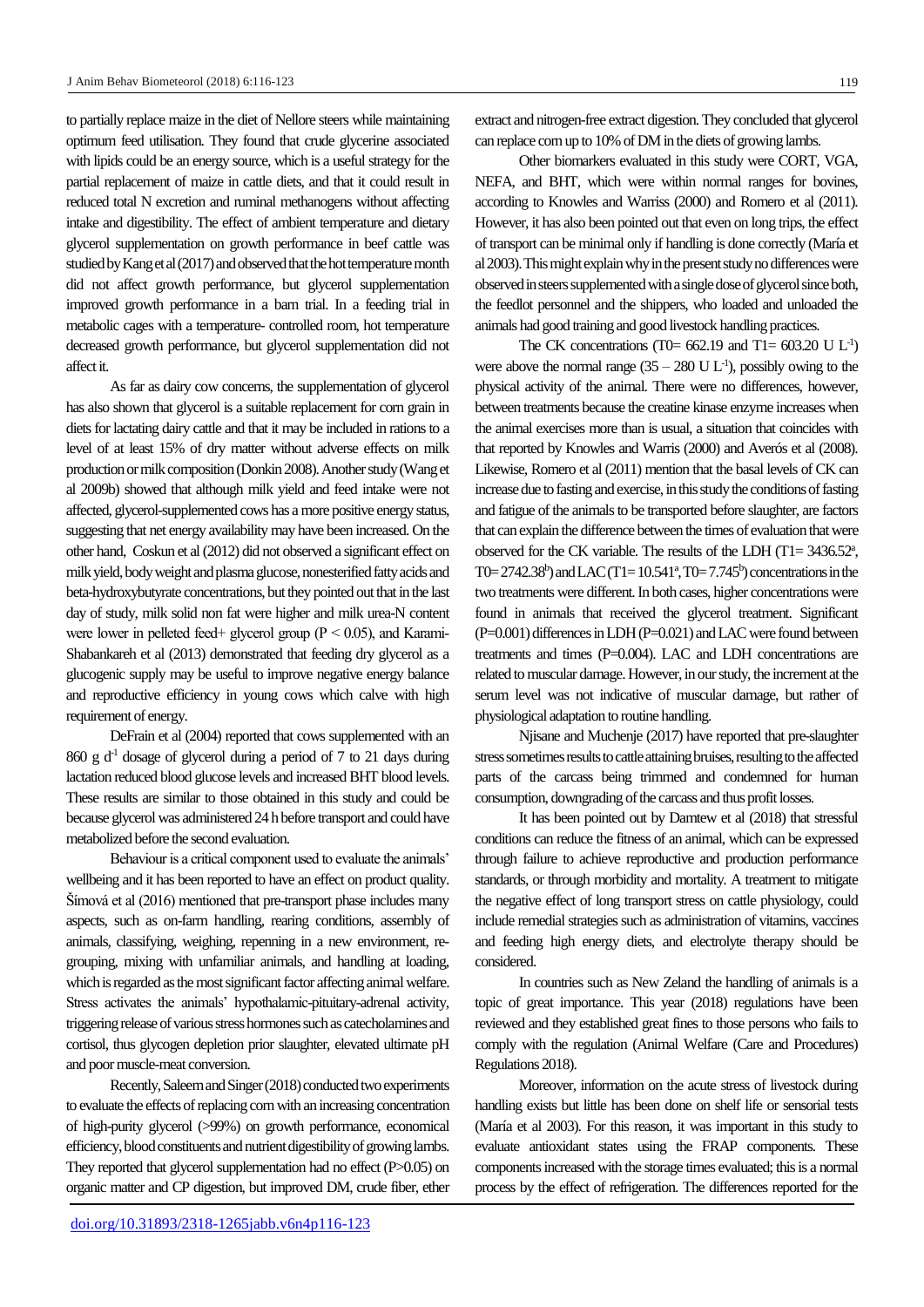| Variable                | Treatments           |                       | <b>SEM</b>     |                | Time    |                  | <b>SEM</b> |         | P > 0.05    |        |           |  |
|-------------------------|----------------------|-----------------------|----------------|----------------|---------|------------------|------------|---------|-------------|--------|-----------|--|
|                         | T <sub>0</sub>       | T <sub>1</sub>        | T <sub>0</sub> | T <sub>1</sub> |         | $\boldsymbol{2}$ |            | 2       | <b>Trat</b> | Time   | Trat*Time |  |
| $COR(ng ml-1)$          | $2.416^{\circ}$      | $2.944^a$             | 0.347          | 0.296          | 2.303   | 3.057            | 0.319      | 0.367   | 0.252       | 0.150  | 0.071     |  |
| $VGA$ (%)               | $37.810^a$           | $38.020$ <sup>a</sup> | 0.679          | 0.602          | 36.540  | 39.290           | 0.552      | 0.635   | 0.820       | 0.0008 | 0.830     |  |
| $GLU$ (mmol $L^{-1}$ )  | $1.588$ <sup>a</sup> | $1.663^{\rm a}$       | 0.148          | 0.127          | 1.370   | 1.881            | 0.131      | 0.152   | 0.702       | 0.017  | 0.011     |  |
| $NEFA$ (mmol $L^{-1}$ ) | $0.339$ <sup>a</sup> | $0.318^{a}$           | 0.023          | 0.212          | 0.238   | 0.419            | 0.018      | 0.020   | 0.515       | < 0001 | 0.058     |  |
| $BHT$ (mmol $L^{-1}$ )  | $0.334$ <sup>a</sup> | 0.334a                | 0.016          | 0.013          | 0.278   | 0.390            | 0.015      | 0.017   | 0.990       | 0.0001 | 0.525     |  |
| $LDH(UL-1)$             | 2742.38 <sup>b</sup> | 3436.52 <sup>a</sup>  | 222.60         | 188.10         | 2931.00 | 3247.9           | 210.500    | 241.830 | 0.021       | 0.366  | 0.797     |  |
| $CK (UL-1)$             | 662.19 <sup>a</sup>  | $603.20^a$            | 60.770         | 51.028         | 440.22  | 825.17           | 59.115     | 67.703  | 0.460       | 0.0003 | 0.113     |  |
| $LAC$ (mmol $L^{-1}$ )  | $7.745^b$            | $10.541$ <sup>a</sup> | 0.602          | 0.526          | 7.709   | 10.577           | 0.507      | 0.585   | 0.001       | 0.0004 | 0.789     |  |

**Table 1**Mean and standard error of the mean (SEM) of the parameters indicators of physiological stress by effect of administration of glycerol 24 h before slaughter.

TRAT=Treatment; T0=Treatment without glycerol; T1=Treatment with glycerol; SEM=Standard error of the mean; COR=cortisol; VGA=hematocrit; GLU=glucose; NEFA=free non-esterified fatty acids; BHT=ß-hydroxybutyrate; LDH=lactate CK= creatine kinase; LAC= lactate.

 $a$ , b Different letters in the same row indicate significant differences (P $<$  0.05).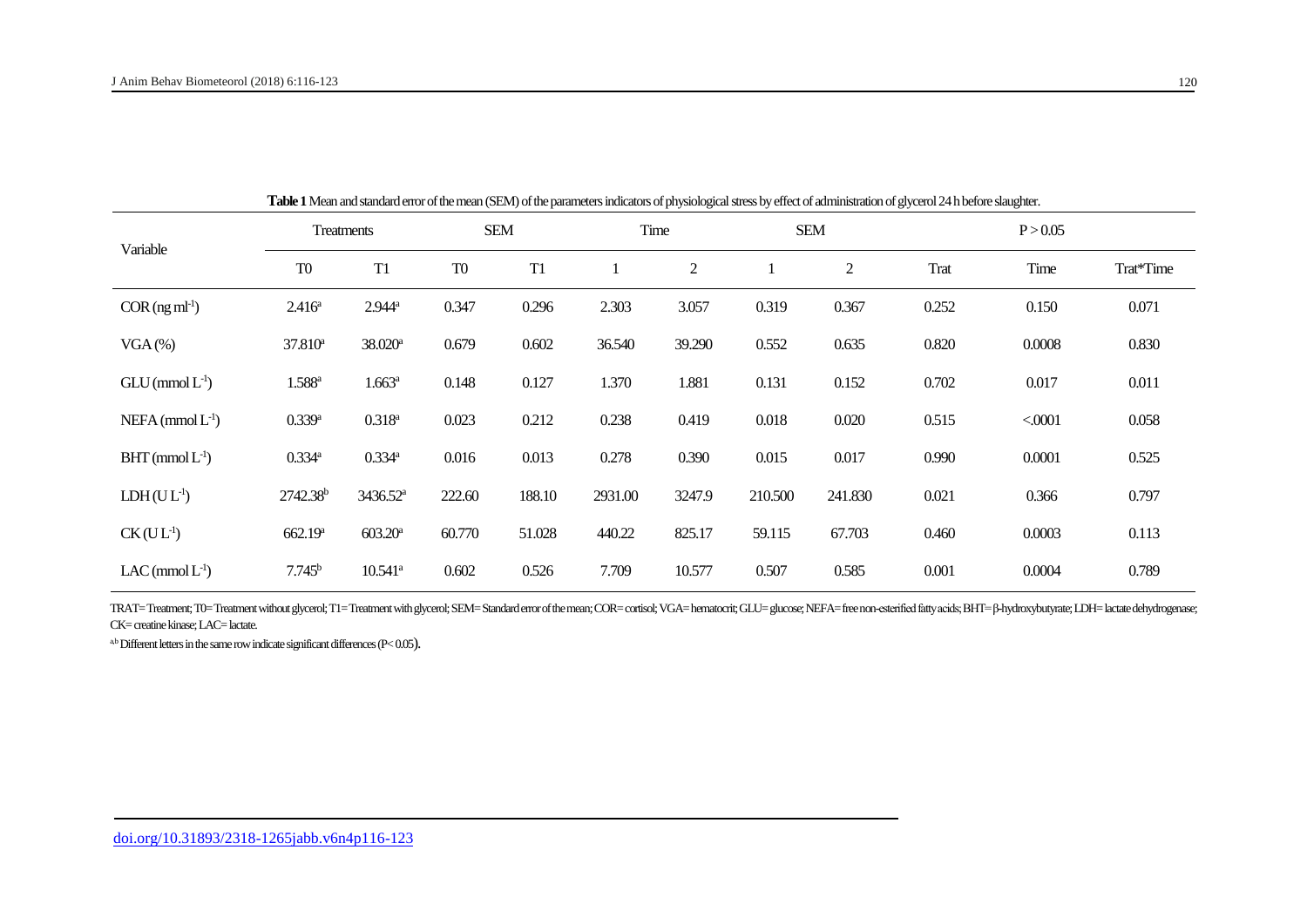|                                                     |                |                      |                |       |       |       |            |       | - -      |       |           |
|-----------------------------------------------------|----------------|----------------------|----------------|-------|-------|-------|------------|-------|----------|-------|-----------|
| Variables                                           | Treatments     |                      | <b>SEM</b>     |       | Time  |       | <b>SEM</b> |       | P > 0.05 |       |           |
|                                                     | $\overline{0}$ |                      | $\overline{0}$ |       |       | 2     |            |       | Trat     | Time  | Trat*Time |
| FRAP                                                | 0.329a         | $0.354$ <sup>a</sup> | 0.135          | 0.115 | 0.318 | 0.366 | 0.012      | 0.014 | 0.163    | 0.021 | 0.571     |
| <b>TBARS</b>                                        | 6.599a         | 9.327a               | 1.126          | 0.980 | 9.224 | 6.703 | 0.962      | 1.111 | 0.073    | 0.087 | 0.213     |
| GSH (µmol NADPH min <sup>-1</sup> L <sup>-1</sup> ) | $3.353^{a}$    | $3.141^a$            | 0.192          | 0.162 | 3.675 | 2.818 | 0.181      | 0.208 | 0.404    | 0.006 | 0.843     |

**Table 2** Mean and standard error of the mean (SEM) of the parameters indicators of oxidative stress by effect of administration of glycerol 24 h before slaughter.

FRAP= antioxidant activity; TBARS= thiobarbituric acid reactive substances; GSH= glutathione peroxidase reaction.

<sup>a, b</sup> Different letters in the same row indicate significant differences (P< 0.05).

Table 3 Mean and standard error of the mean (SEM) of the effect of administrating glycerol 24 h before slaughter over antioxidant activity (FRAP), thiobarbituric acid reactive substances (TBARS), pH and texture to evaluate shelf life on days 7,14, 21 and 28.

|                                                 | Shelf life (Days)   |                                                                                                                                                                                   |                     |                                  |                      |                      |                      |                        |                      |                |          |         |           |  |
|-------------------------------------------------|---------------------|-----------------------------------------------------------------------------------------------------------------------------------------------------------------------------------|---------------------|----------------------------------|----------------------|----------------------|----------------------|------------------------|----------------------|----------------|----------|---------|-----------|--|
| Variables                                       |                     |                                                                                                                                                                                   | 14                  |                                  | 21                   |                      | 28                   |                        | <b>SEM</b>           |                | P > 0.05 |         |           |  |
|                                                 | T <sub>0</sub>      | T1                                                                                                                                                                                | T <sub>0</sub>      | T1                               | T <sub>0</sub>       | T1                   | T <sub>0</sub>       | T1                     | T <sub>0</sub>       | T <sub>1</sub> | Trat     | Time    | Trat*Time |  |
| FRAP                                            | $0.273^a$           | $0.233^a$                                                                                                                                                                         | $0.456^{\text{ a}}$ | 0.468 <sup>a</sup>               | $0.784$ <sup>a</sup> | $0.747$ <sup>a</sup> | 0.760 <sup>a</sup>   | 0.758 <sup>a</sup>     | $0.027$ <sup>a</sup> | 0.027          | 0.671    | < .0001 | 0.940     |  |
| <b>TBARS</b>                                    | 0.019 <sup>b</sup>  | $0.022^a$                                                                                                                                                                         | $0.052^b$           | $0.054$ <sup>a</sup>             | $0.066^{\rm b}$      | $0.083^a$            | $0.057^{\rm b}$      | $0.092^{\rm a}$        | 0.003                | 0.003          | 0.005    | < .0001 | 0.024     |  |
| pH                                              | $5.58^{a}$          | $5.54^{\rm a}$                                                                                                                                                                    | 5.59 <sup>a</sup>   | 5.60 <sup>a</sup>                | 5.57 <sup>a</sup>    | $5.53^{a}$           | 5.50 <sup>a</sup>    | 5.46 <sup>a</sup>      | 0.018                | 0.018          | 0.303    | 0.0002  | 0.815     |  |
| Texture $(g \text{ cm}^{-2})$<br>shower and the | 2068.7 <sup>a</sup> | 1878.84 <sup>a</sup><br>$\mathbf{r} = \mathbf{r} \mathbf{r}$ , $\mathbf{r} = \mathbf{r} \mathbf{r}$ , $\mathbf{r} = \mathbf{r} \mathbf{r}$ , $\mathbf{r} = \mathbf{r} \mathbf{r}$ | $1723.43^{\rm a}$   | $1846.50^{\circ}$<br>$(2)$ $(2)$ | $1883.93^a$          | $2023.47^{\rm a}$    | $1759.30^{\text{a}}$ | $2068.71$ <sup>a</sup> | 67.25                | 67.25          | 0.300    | 0.400   | 0.200     |  |

 $b$  Different letters in the same row indicate significant differences (P $< 0.05$ ).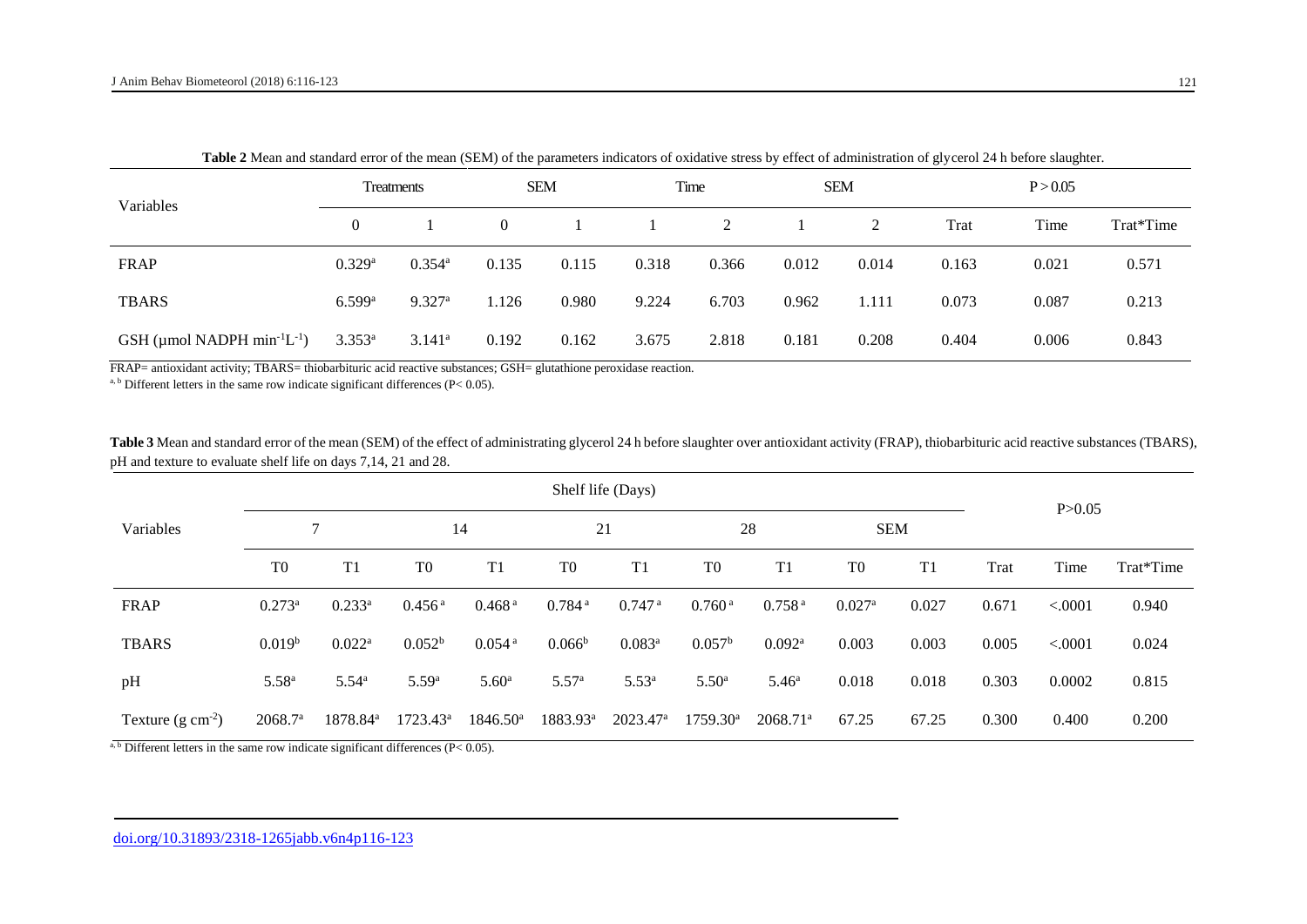TBARS concentrations coincide with Soohyun et al (2015) in Korean Hanwoo cattle (*Bos taurus coreanae*), in which higher TBARS concentrations were observed due to storage times (P<0.001) and its interaction with animal age (P<0.001). In the same way, Xiong et al (2007) observed significant differences in TBARS in vacuum-packed beef stored under refrigeration below 3 ºC. This process can be explained by the high content of unsaturated fatty acids and the presence of myoglobin, which favors lipid oxidation in raw meat during storage and refrigeration (Monahan 2000). These results are also corroborated by the results of Chan et al (1997), who evaluated lipid oxidation in meat and deduced that the increase in TBARS might be due to high concentrations of myoglobin. In our study, oxidative deterioration of lipids was significant despite the increase in FRAP, an indicator of exogenous antioxidant capacity. This indicator was significant over time  $(P<0.05)$ due to storage of the meat and the gradual increase in the storage times, 7 to 28 d, under refrigeration at 5 ºC and to the processes of maturation and not by the effect of glycerol supplementation.

pH descended in a normal way due to the conversion of glycogen to lactic acid in an anaerobic medium, such as that in vacuum packing, causing pH to change as a normal process of constant degradation of organic matter. Average post mortem pH of beef is 5.4- 5.8. Gregory (1998) mentions that the increase in physiological stress or physical activity in farm animals during shipping and *ante mortem* handling leads to exhaustion of muscular glycogen reserves before slaughter, which can result in a high final pH in the meat and tougher meat. Under such conditions beef can have a pH higher than 6.2, this meat has great water retention but it deteriorates soon at temperatures above freezing. In the present study, pH was not affected by glycerol supplementation nor by handling the steers before slaughter.

According to Miranda et al. (2009), the biphasic relationship between tenderness and final pH occurs because the proteolytic activity is lower with pH values of 6.3-5.8. In our study, final pH on day 28 of storage was below 5.8, indicating that the physical-chemical changes in the meat were favored by proteolytic degradation, changes in pH and increase in lactic acid during maturation (Young et al 2004).

Another study shows the effects of glycerin supplementation on performance, ruminal fermentation, metabolism, and carcass and meat quality in Holstein bulls fed high-concentrate diets (Mach et al 2009). The authors observed that feeding concentrate containing up to 12.1% of glycerin does not lead to detrimental effects on performance, ruminal fermentation, metabolism, and carcass and meat quality variables.

As it has been seen in the present study there is no consistent association between the stress parameters and meat quality measurements. Therefore, it is important to determine the appropriate parameters for assessing the level of stress.

# **Conclusions**

Oral administration of 600 mL glycerol as a source of energy for fattening livestock 24 h before slaughter did not cause differences between treatments because glycerol is absorbed rapidly and only a single dose was administered before slaughter to evaluate its effect. The animals were not

under stress during handling and physical activity was minimal during transport of less than one hour. These conditions permitted maintaining some of the physiological and oxidative stress indicators within normal ranges without affecting meat shelf life.

#### **Acknowledgements**

The authors thank the Consejo Nacional de Ciencia y Tecnología for granting scholarship  $N^{\circ}$  311965 for doctoral studies and to LPI-7 of the Colegio de Postgraduados for partial funding of this research.

#### **References**

(LI 2018/50)Association of Official Analytical Chemistry (2000) Official methods of analysis 17ed. AOAC. M.D. USA.

Amtmann VA, Gallo C, Van Schaik G, Tadich N (2006) Relationships between ante-mortem handling, blood based stress indicators and carcass pH in steers. Archivos de Medicina Veterinaria 38:259-264.

Animal Welfare (Care and Procedures) Regulations (2018) Wellington, New Zealand. Government of New Zealand.

Averós X, Martín S, Riu M, Serratosa J, Gosálvez LF (2008) Stress response of extensively young being transported to growingfinishing farms under Spanish summer commercial conditions. Livestock Science 119:174-182.

Benitez HS and Giraldo VLA (2012) Suplementación con glicerol crudo en ganado de leche: Co-producto de biodiesel evaluado in vitro y en la producción y calidad de la leche en el trópico alto de Antioquía, Colombia (Spanish edition). Editorial Academia Española.

Benzie IF and Strain JJ (1996) The ferric reducing ability of plasma (FRAP) as a measure of "antioxidant power": the FRAP assay. Analytical Biochemistry 239:70-76.

Benzie IF and Strain JJ (1999) Ferric reducing/antioxidant power assay: direct measure of total antioxidant activity of biological fluids and modified version for simultaneous measurement of total antioxidant power and ascorbic acid concentration. Methods in Enzymology 299:15-27.

Botsoglov NA, Fletouris DJ, Papageorgiou JE, Vassilopoulos VN, Mantis AJ, Trakatelliss AG (1994) Rapid, sensitive and specific thiobarbituric acid method for measuring lipid peroxidation in animal tissue, food and feedstuff. Journal of Agricultural and Food Chemistry 42:1931-1937.

Chan WKM, Faustman C and Decker E (1997) Lipid oxidation induced by oxymyoglobin with involvement of H<sub>2</sub>O<sub>2</sub>. Meat Science 46:181-190.

Chanjula P, Pakdeechanuan P, Wattanasit S (2014) Effects of dietary crude glycerin supplementation on nutrient digestibility, ruminal fermentation, blood metabolites, and nitrogen balance of goats. Asian-Australasian Journal of Animal Sciences 27:365-374.

Coskun B, Inal F, Gurbuz E, Polat ES, Alatas MS (2012) The effects of additional glycerol in different feed form on dairy cows. Kafkas Universitesi Veteriner Fakultesi Dergisi 18:115-120.

Cunningham JG (1999) Textbook of Veterinary Physiology. 2<sup>a</sup> ed. Ed. Interamericana McGraw-Hill. México.